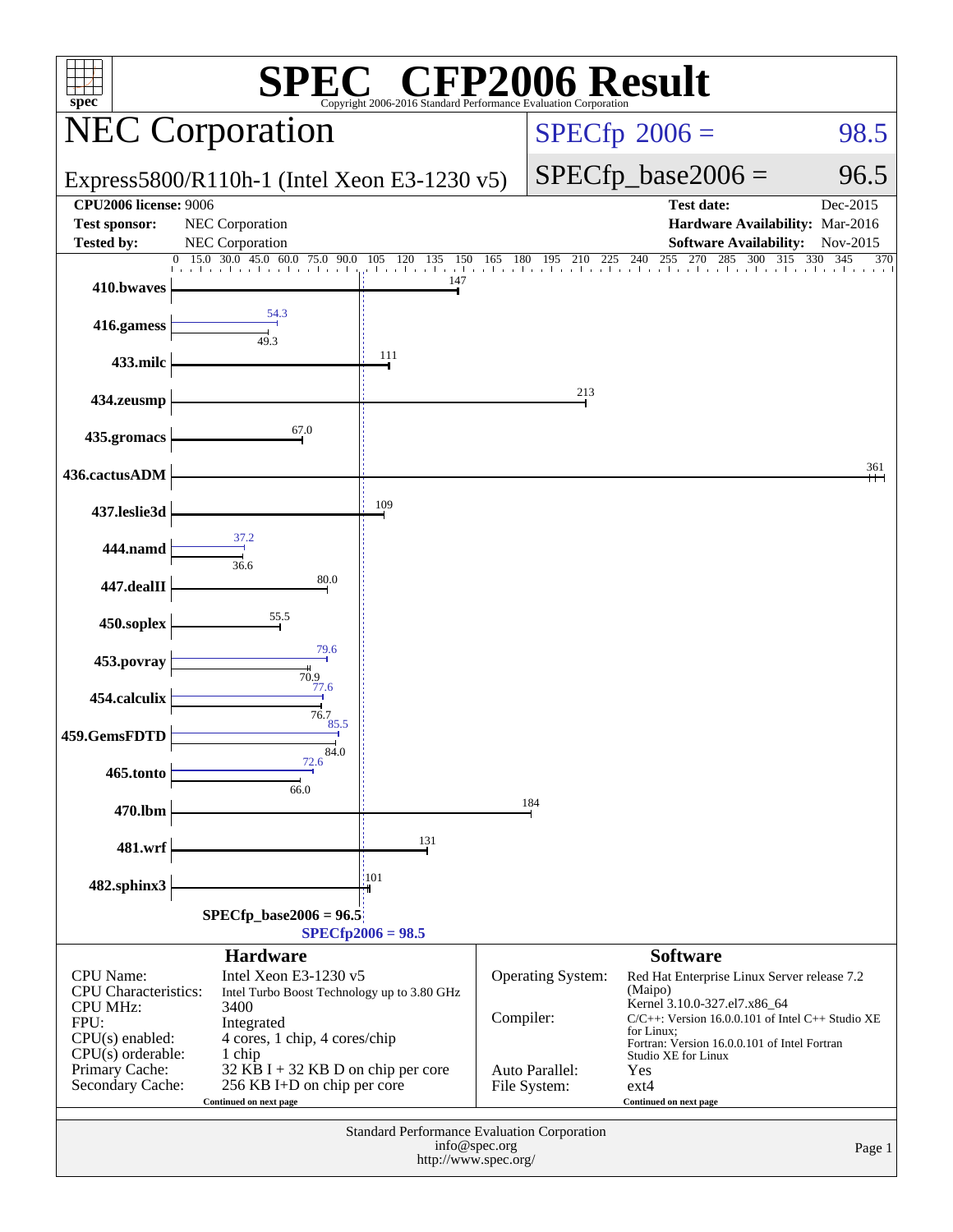

### NEC Corporation

### $SPECfp2006 = 98.5$  $SPECfp2006 = 98.5$

Express5800/R110h-1 (Intel Xeon E3-1230 v5)

 $SPECTp\_base2006 = 96.5$ 

| <b>CPU2006 license: 9006</b>                                               |                                                                                                             |                                                                                    | <b>Test date:</b><br>Dec-2015                              |  |
|----------------------------------------------------------------------------|-------------------------------------------------------------------------------------------------------------|------------------------------------------------------------------------------------|------------------------------------------------------------|--|
| <b>Test sponsor:</b>                                                       | NEC Corporation                                                                                             |                                                                                    | Hardware Availability: Mar-2016                            |  |
| <b>Tested by:</b>                                                          | <b>NEC</b> Corporation                                                                                      |                                                                                    | <b>Software Availability:</b><br>$Nov-2015$                |  |
| L3 Cache:<br>Other Cache:<br>Memory:<br>Disk Subsystem:<br>Other Hardware: | 8 MB I+D on chip per chip<br>None<br>16 GB (2 x 8 GB 2Rx8 PC4-2133P-E)<br>1 x 500 GB SATA, 7200 RPM<br>None | <b>System State:</b><br><b>Base Pointers:</b><br>Peak Pointers:<br>Other Software: | Run level 3 (multi-user)<br>64-bit<br>$32/64$ -bit<br>None |  |

**[Results Table](http://www.spec.org/auto/cpu2006/Docs/result-fields.html#ResultsTable)**

| Results Table    |                                                                                                          |                            |                |       |                |       |                |              |                |              |                |              |
|------------------|----------------------------------------------------------------------------------------------------------|----------------------------|----------------|-------|----------------|-------|----------------|--------------|----------------|--------------|----------------|--------------|
|                  |                                                                                                          | <b>Base</b><br><b>Peak</b> |                |       |                |       |                |              |                |              |                |              |
| <b>Benchmark</b> | <b>Seconds</b>                                                                                           | <b>Ratio</b>               | <b>Seconds</b> | Ratio | <b>Seconds</b> | Ratio | <b>Seconds</b> | <b>Ratio</b> | <b>Seconds</b> | <b>Ratio</b> | <b>Seconds</b> | <b>Ratio</b> |
| 410.bwayes       | 92.6                                                                                                     | 147                        | 92.2           | 147   | 92.7           | 147   | 92.6           | 147          | 92.2           | 147          | 92.7           | 147          |
| 416.gamess       | 397                                                                                                      | 49.3                       | 397            | 49.3  | 396            | 49.4  | 361            | 54.3         | 361            | 54.3         | 361            | 54.3         |
| $433$ .milc      | 82.6                                                                                                     | 111                        | 82.4           | 111   | 82.2           | 112   | 82.6           | 111          | 82.4           | 111          | 82.2           | 112          |
| 434.zeusmp       | 42.8                                                                                                     | 213                        | 42.8           | 212   | 42.8           | 213   | 42.8           | 213          | 42.8           | 212          | 42.8           | 213          |
| 435.gromacs      | 107                                                                                                      | 67.0                       | 106            | 67.1  | 107            | 67.0  | 107            | 67.0         | 106            | 67.1         | 107            | 67.0         |
| 436.cactusADM    | 32.7                                                                                                     | 366                        | 33.4           | 358   | 33.1           | 361   | 32.7           | 366          | 33.4           | 358          | 33.1           | 361          |
| 437.leslie3d     | 86.1                                                                                                     | 109                        | 86.2           | 109   | 86.4           | 109   | 86.1           | 109          | 86.2           | 109          | 86.4           | 109          |
| 444.namd         | 219                                                                                                      | 36.6                       | 219            | 36.6  | 219            | 36.6  | 215            | 37.3         | 216            | 37.2         | 215            | 37.2         |
| $447$ .dealII    | 143                                                                                                      | 80.0                       | 143            | 79.9  | 143            | 80.0  | 143            | 80.0         | 143            | 79.9         | 143            | 80.0         |
| $450$ .soplex    | 150                                                                                                      | 55.6                       | 150            | 55.5  | 151            | 55.3  | 150            | 55.6         | 150            | 55.5         | 151            | 55.3         |
| $453$ .povray    | 75.0                                                                                                     | 70.9                       | 75.0           | 71.0  | 76.1           | 69.9  | 66.8           | 79.7         | 66.8           | 79.6         | 67.0           | 79.4         |
| 454.calculix     | 108                                                                                                      | 76.7                       | 108            | 76.6  | 108            | 76.7  | <b>106</b>     | 77.6         | 106            | 77.7         | 106            | 77.5         |
| 459.GemsFDTD     | 126                                                                                                      | 84.0                       | 126            | 84.0  | 126            | 84.1  | 124            | 85.5         | 124            | 85.5         | <u>124</u>     | 85.5         |
| $465$ .tonto     | 149                                                                                                      | 66.1                       | 149            | 66.0  | 149            | 66.0  | 136            | 72.6         | 135            | 72.6         | 136            | 72.3         |
| 470.1bm          | 74.5                                                                                                     | 184                        | 74.5           | 184   | 74.6           | 184   | 74.5           | 184          | 74.5           | 184          | 74.6           | 184          |
| 481.wrf          | 85.0                                                                                                     | 131                        | 85.0           | 131   | 85.3           | 131   | 85.0           | 131          | 85.0           | 131          | 85.3           | 131          |
| 482.sphinx3      | 194                                                                                                      | 101                        | 192            | 101   | 191            | 102   | 194            | 101          | 192            | <b>101</b>   | 191            | 102          |
|                  | Results appear in the order in which they were run. Bold underlined text indicates a median measurement. |                            |                |       |                |       |                |              |                |              |                |              |

### **[Operating System Notes](http://www.spec.org/auto/cpu2006/Docs/result-fields.html#OperatingSystemNotes)**

Stack size set to unlimited using "ulimit -s unlimited"

#### **[Platform Notes](http://www.spec.org/auto/cpu2006/Docs/result-fields.html#PlatformNotes)**

 BIOS Settings: Power Management Policy: Custom Energy Performance: Performance Hyper-Threading: Disabled

> Standard Performance Evaluation Corporation [info@spec.org](mailto:info@spec.org) <http://www.spec.org/>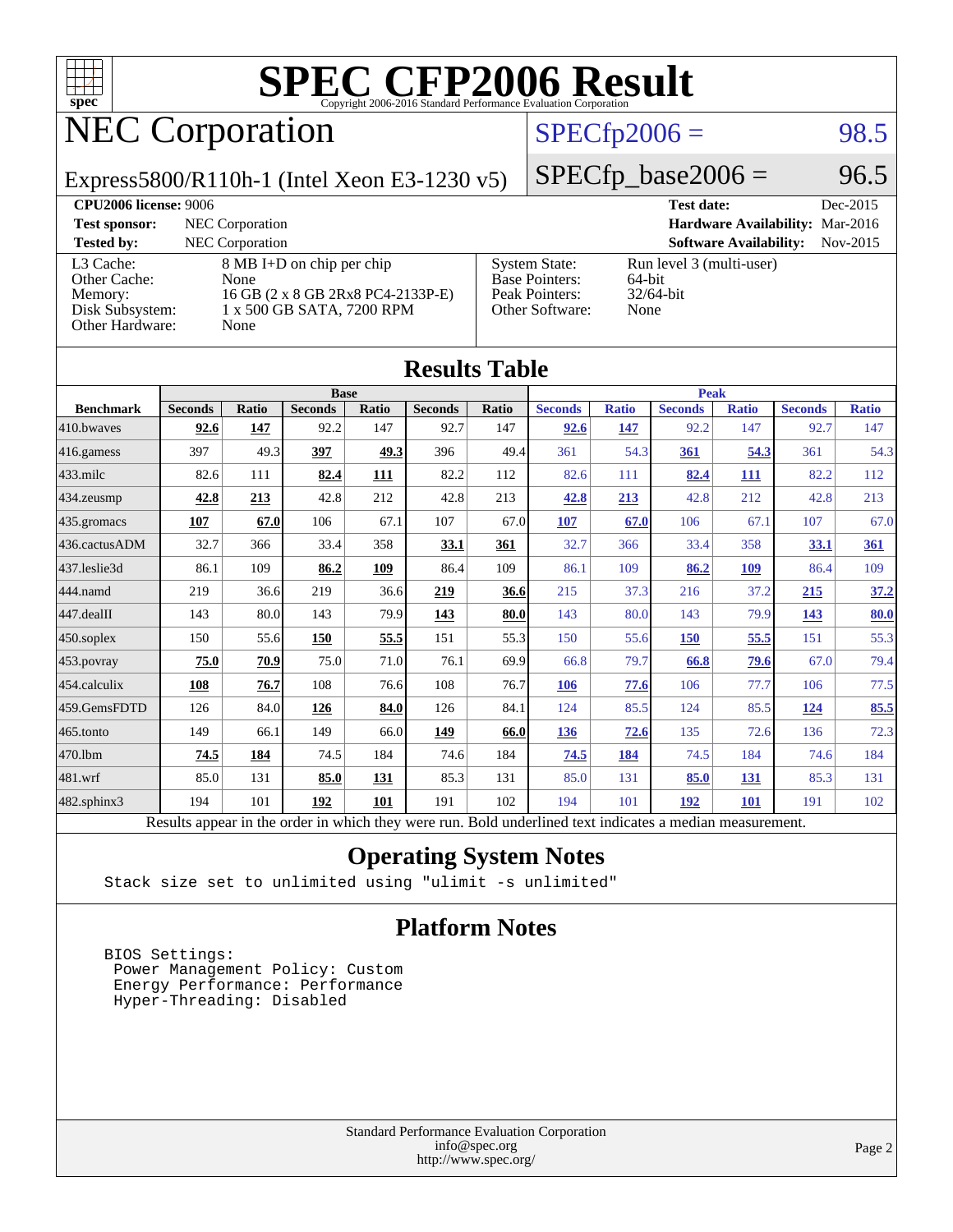

### NEC Corporation

 $SPECTp2006 = 98.5$ 

Express5800/R110h-1 (Intel Xeon E3-1230 v5)

#### **[CPU2006 license:](http://www.spec.org/auto/cpu2006/Docs/result-fields.html#CPU2006license)** 9006 **[Test date:](http://www.spec.org/auto/cpu2006/Docs/result-fields.html#Testdate)** Dec-2015

**[Test sponsor:](http://www.spec.org/auto/cpu2006/Docs/result-fields.html#Testsponsor)** NEC Corporation **[Hardware Availability:](http://www.spec.org/auto/cpu2006/Docs/result-fields.html#HardwareAvailability)** Mar-2016

 $SPECTp\_base2006 = 96.5$ 

**[Tested by:](http://www.spec.org/auto/cpu2006/Docs/result-fields.html#Testedby)** NEC Corporation **[Software Availability:](http://www.spec.org/auto/cpu2006/Docs/result-fields.html#SoftwareAvailability)** Nov-2015

### **[General Notes](http://www.spec.org/auto/cpu2006/Docs/result-fields.html#GeneralNotes)**

Environment variables set by runspec before the start of the run: KMP\_AFFINITY = "granularity=fine,compact,1,0" LD\_LIBRARY\_PATH = "/home/cpu2006/libs/32:/home/cpu2006/libs/64:/home/cpu2006/sh" OMP\_NUM\_THREADS = "4"

 Binaries compiled on a system with 1x Intel Core i5-4670K CPU + 32GB memory using RedHat EL 7.1 Transparent Huge Pages enabled with: echo always > /sys/kernel/mm/transparent\_hugepage/enabled

### **[Base Compiler Invocation](http://www.spec.org/auto/cpu2006/Docs/result-fields.html#BaseCompilerInvocation)**

[C benchmarks](http://www.spec.org/auto/cpu2006/Docs/result-fields.html#Cbenchmarks):  $-m64$ 

[C++ benchmarks:](http://www.spec.org/auto/cpu2006/Docs/result-fields.html#CXXbenchmarks) [icpc -m64](http://www.spec.org/cpu2006/results/res2016q1/cpu2006-20160125-38797.flags.html#user_CXXbase_intel_icpc_64bit_bedb90c1146cab66620883ef4f41a67e)

[Fortran benchmarks](http://www.spec.org/auto/cpu2006/Docs/result-fields.html#Fortranbenchmarks): [ifort -m64](http://www.spec.org/cpu2006/results/res2016q1/cpu2006-20160125-38797.flags.html#user_FCbase_intel_ifort_64bit_ee9d0fb25645d0210d97eb0527dcc06e)

[Benchmarks using both Fortran and C](http://www.spec.org/auto/cpu2006/Docs/result-fields.html#BenchmarksusingbothFortranandC): [icc -m64](http://www.spec.org/cpu2006/results/res2016q1/cpu2006-20160125-38797.flags.html#user_CC_FCbase_intel_icc_64bit_0b7121f5ab7cfabee23d88897260401c) [ifort -m64](http://www.spec.org/cpu2006/results/res2016q1/cpu2006-20160125-38797.flags.html#user_CC_FCbase_intel_ifort_64bit_ee9d0fb25645d0210d97eb0527dcc06e)

### **[Base Portability Flags](http://www.spec.org/auto/cpu2006/Docs/result-fields.html#BasePortabilityFlags)**

| 410.bwaves: -DSPEC CPU LP64                 |                                                                |
|---------------------------------------------|----------------------------------------------------------------|
| 416.gamess: -DSPEC_CPU_LP64                 |                                                                |
| 433.milc: -DSPEC CPU LP64                   |                                                                |
| 434.zeusmp: -DSPEC_CPU_LP64                 |                                                                |
| 435.gromacs: -DSPEC_CPU_LP64 -nofor_main    |                                                                |
| 436.cactusADM: -DSPEC CPU LP64 -nofor main  |                                                                |
| 437.leslie3d: -DSPEC CPU LP64               |                                                                |
| 444.namd: -DSPEC CPU LP64                   |                                                                |
| 447.dealII: -DSPEC CPU LP64                 |                                                                |
| 450.soplex: -DSPEC_CPU_LP64                 |                                                                |
| 453.povray: -DSPEC_CPU_LP64                 |                                                                |
| 454.calculix: - DSPEC CPU LP64 - nofor main |                                                                |
| 459.GemsFDTD: - DSPEC_CPU LP64              |                                                                |
| 465.tonto: - DSPEC CPU LP64                 |                                                                |
| 470.1bm: - DSPEC CPU LP64                   |                                                                |
|                                             | 481.wrf: -DSPEC CPU_LP64 -DSPEC_CPU_CASE_FLAG -DSPEC_CPU_LINUX |
| 482.sphinx3: -DSPEC_CPU_LP64                |                                                                |
|                                             |                                                                |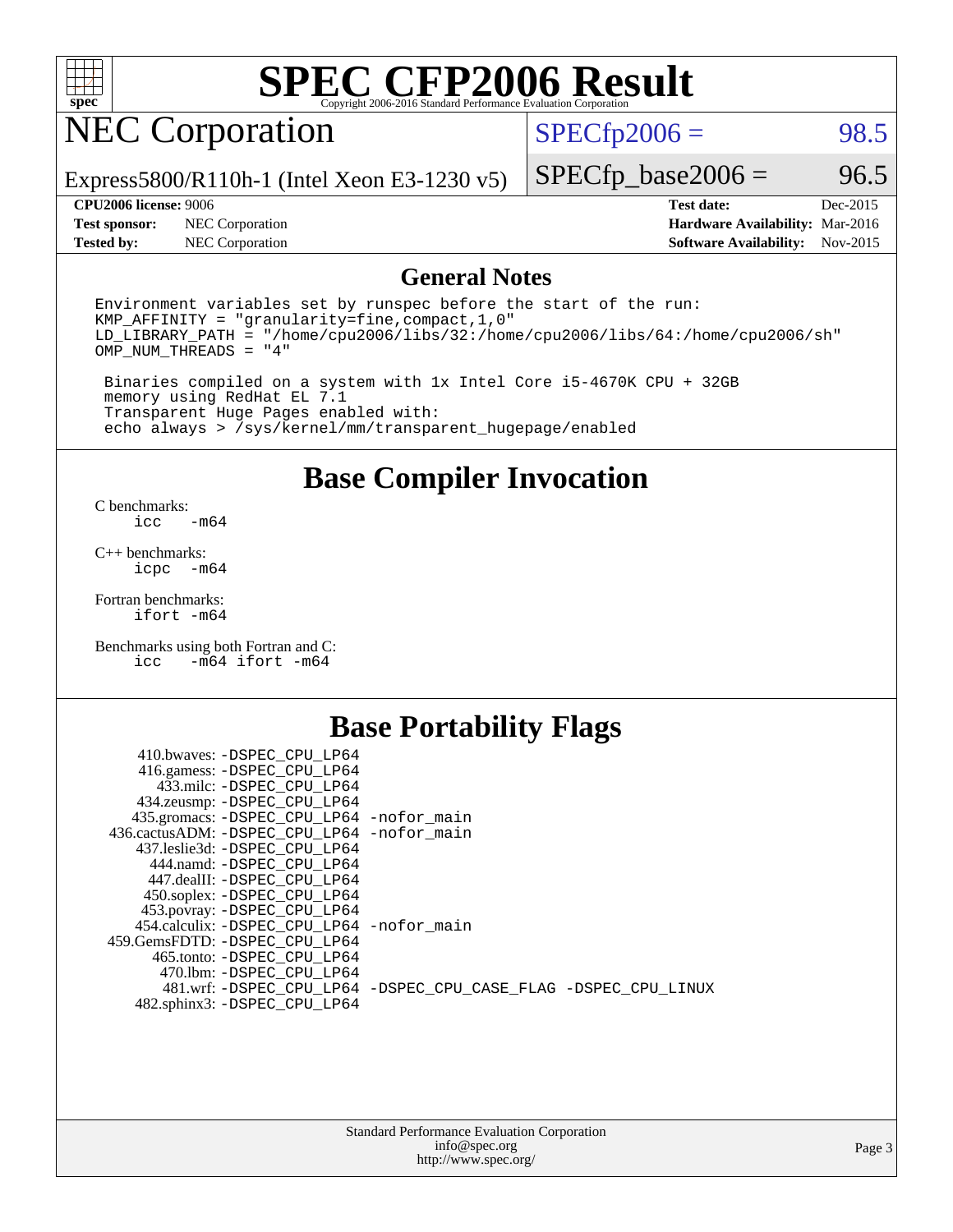

### NEC Corporation

 $SPECTp2006 = 98.5$ 

Express5800/R110h-1 (Intel Xeon E3-1230 v5)

**[Test sponsor:](http://www.spec.org/auto/cpu2006/Docs/result-fields.html#Testsponsor)** NEC Corporation **[Hardware Availability:](http://www.spec.org/auto/cpu2006/Docs/result-fields.html#HardwareAvailability)** Mar-2016

 $SPECTp\_base2006 = 96.5$ 

**[CPU2006 license:](http://www.spec.org/auto/cpu2006/Docs/result-fields.html#CPU2006license)** 9006 **[Test date:](http://www.spec.org/auto/cpu2006/Docs/result-fields.html#Testdate)** Dec-2015 **[Tested by:](http://www.spec.org/auto/cpu2006/Docs/result-fields.html#Testedby)** NEC Corporation **[Software Availability:](http://www.spec.org/auto/cpu2006/Docs/result-fields.html#SoftwareAvailability)** Nov-2015

### **[Base Optimization Flags](http://www.spec.org/auto/cpu2006/Docs/result-fields.html#BaseOptimizationFlags)**

[C benchmarks](http://www.spec.org/auto/cpu2006/Docs/result-fields.html#Cbenchmarks): [-xCORE-AVX2](http://www.spec.org/cpu2006/results/res2016q1/cpu2006-20160125-38797.flags.html#user_CCbase_f-xAVX2_5f5fc0cbe2c9f62c816d3e45806c70d7) [-ipo](http://www.spec.org/cpu2006/results/res2016q1/cpu2006-20160125-38797.flags.html#user_CCbase_f-ipo) [-O3](http://www.spec.org/cpu2006/results/res2016q1/cpu2006-20160125-38797.flags.html#user_CCbase_f-O3) [-no-prec-div](http://www.spec.org/cpu2006/results/res2016q1/cpu2006-20160125-38797.flags.html#user_CCbase_f-no-prec-div) [-parallel](http://www.spec.org/cpu2006/results/res2016q1/cpu2006-20160125-38797.flags.html#user_CCbase_f-parallel) [-opt-prefetch](http://www.spec.org/cpu2006/results/res2016q1/cpu2006-20160125-38797.flags.html#user_CCbase_f-opt-prefetch) [-ansi-alias](http://www.spec.org/cpu2006/results/res2016q1/cpu2006-20160125-38797.flags.html#user_CCbase_f-ansi-alias)

[C++ benchmarks:](http://www.spec.org/auto/cpu2006/Docs/result-fields.html#CXXbenchmarks) [-xCORE-AVX2](http://www.spec.org/cpu2006/results/res2016q1/cpu2006-20160125-38797.flags.html#user_CXXbase_f-xAVX2_5f5fc0cbe2c9f62c816d3e45806c70d7) [-ipo](http://www.spec.org/cpu2006/results/res2016q1/cpu2006-20160125-38797.flags.html#user_CXXbase_f-ipo) [-O3](http://www.spec.org/cpu2006/results/res2016q1/cpu2006-20160125-38797.flags.html#user_CXXbase_f-O3) [-no-prec-div](http://www.spec.org/cpu2006/results/res2016q1/cpu2006-20160125-38797.flags.html#user_CXXbase_f-no-prec-div) [-opt-prefetch](http://www.spec.org/cpu2006/results/res2016q1/cpu2006-20160125-38797.flags.html#user_CXXbase_f-opt-prefetch) [-ansi-alias](http://www.spec.org/cpu2006/results/res2016q1/cpu2006-20160125-38797.flags.html#user_CXXbase_f-ansi-alias)

[Fortran benchmarks](http://www.spec.org/auto/cpu2006/Docs/result-fields.html#Fortranbenchmarks): [-xCORE-AVX2](http://www.spec.org/cpu2006/results/res2016q1/cpu2006-20160125-38797.flags.html#user_FCbase_f-xAVX2_5f5fc0cbe2c9f62c816d3e45806c70d7) [-ipo](http://www.spec.org/cpu2006/results/res2016q1/cpu2006-20160125-38797.flags.html#user_FCbase_f-ipo) [-O3](http://www.spec.org/cpu2006/results/res2016q1/cpu2006-20160125-38797.flags.html#user_FCbase_f-O3) [-no-prec-div](http://www.spec.org/cpu2006/results/res2016q1/cpu2006-20160125-38797.flags.html#user_FCbase_f-no-prec-div) [-parallel](http://www.spec.org/cpu2006/results/res2016q1/cpu2006-20160125-38797.flags.html#user_FCbase_f-parallel) [-opt-prefetch](http://www.spec.org/cpu2006/results/res2016q1/cpu2006-20160125-38797.flags.html#user_FCbase_f-opt-prefetch)

[Benchmarks using both Fortran and C](http://www.spec.org/auto/cpu2006/Docs/result-fields.html#BenchmarksusingbothFortranandC): [-xCORE-AVX2](http://www.spec.org/cpu2006/results/res2016q1/cpu2006-20160125-38797.flags.html#user_CC_FCbase_f-xAVX2_5f5fc0cbe2c9f62c816d3e45806c70d7) [-ipo](http://www.spec.org/cpu2006/results/res2016q1/cpu2006-20160125-38797.flags.html#user_CC_FCbase_f-ipo) [-O3](http://www.spec.org/cpu2006/results/res2016q1/cpu2006-20160125-38797.flags.html#user_CC_FCbase_f-O3) [-no-prec-div](http://www.spec.org/cpu2006/results/res2016q1/cpu2006-20160125-38797.flags.html#user_CC_FCbase_f-no-prec-div) [-parallel](http://www.spec.org/cpu2006/results/res2016q1/cpu2006-20160125-38797.flags.html#user_CC_FCbase_f-parallel) [-opt-prefetch](http://www.spec.org/cpu2006/results/res2016q1/cpu2006-20160125-38797.flags.html#user_CC_FCbase_f-opt-prefetch) [-ansi-alias](http://www.spec.org/cpu2006/results/res2016q1/cpu2006-20160125-38797.flags.html#user_CC_FCbase_f-ansi-alias)

### **[Peak Compiler Invocation](http://www.spec.org/auto/cpu2006/Docs/result-fields.html#PeakCompilerInvocation)**

[C benchmarks](http://www.spec.org/auto/cpu2006/Docs/result-fields.html#Cbenchmarks):  $\text{icc}$   $-\text{m64}$ 

[C++ benchmarks:](http://www.spec.org/auto/cpu2006/Docs/result-fields.html#CXXbenchmarks) [icpc -m64](http://www.spec.org/cpu2006/results/res2016q1/cpu2006-20160125-38797.flags.html#user_CXXpeak_intel_icpc_64bit_bedb90c1146cab66620883ef4f41a67e)

[Fortran benchmarks](http://www.spec.org/auto/cpu2006/Docs/result-fields.html#Fortranbenchmarks): [ifort -m64](http://www.spec.org/cpu2006/results/res2016q1/cpu2006-20160125-38797.flags.html#user_FCpeak_intel_ifort_64bit_ee9d0fb25645d0210d97eb0527dcc06e)

[Benchmarks using both Fortran and C](http://www.spec.org/auto/cpu2006/Docs/result-fields.html#BenchmarksusingbothFortranandC): [icc -m64](http://www.spec.org/cpu2006/results/res2016q1/cpu2006-20160125-38797.flags.html#user_CC_FCpeak_intel_icc_64bit_0b7121f5ab7cfabee23d88897260401c) [ifort -m64](http://www.spec.org/cpu2006/results/res2016q1/cpu2006-20160125-38797.flags.html#user_CC_FCpeak_intel_ifort_64bit_ee9d0fb25645d0210d97eb0527dcc06e)

### **[Peak Portability Flags](http://www.spec.org/auto/cpu2006/Docs/result-fields.html#PeakPortabilityFlags)**

Same as Base Portability Flags

### **[Peak Optimization Flags](http://www.spec.org/auto/cpu2006/Docs/result-fields.html#PeakOptimizationFlags)**

[C benchmarks](http://www.spec.org/auto/cpu2006/Docs/result-fields.html#Cbenchmarks):

433.milc: basepeak = yes

 $470.$ lbm: basepeak = yes

482.sphinx3: basepeak = yes

[C++ benchmarks:](http://www.spec.org/auto/cpu2006/Docs/result-fields.html#CXXbenchmarks)

Continued on next page

Standard Performance Evaluation Corporation [info@spec.org](mailto:info@spec.org) <http://www.spec.org/>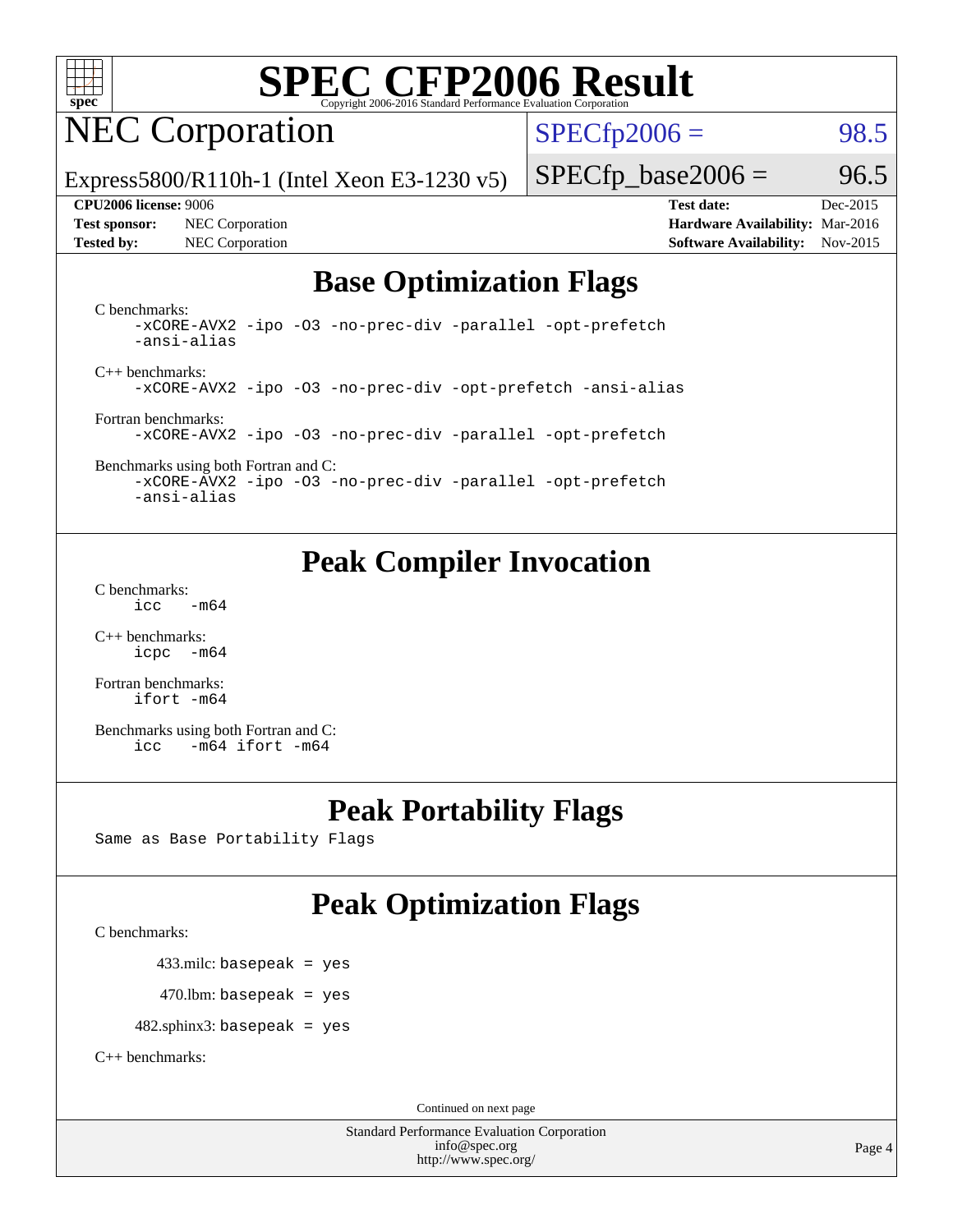

NEC Corporation

 $SPECTp2006 = 98.5$ 

Express5800/R110h-1 (Intel Xeon E3-1230 v5)

 $SPECTp\_base2006 = 96.5$ 

**[CPU2006 license:](http://www.spec.org/auto/cpu2006/Docs/result-fields.html#CPU2006license)** 9006 **[Test date:](http://www.spec.org/auto/cpu2006/Docs/result-fields.html#Testdate)** Dec-2015 **[Test sponsor:](http://www.spec.org/auto/cpu2006/Docs/result-fields.html#Testsponsor)** NEC Corporation **NEC Corporation [Hardware Availability:](http://www.spec.org/auto/cpu2006/Docs/result-fields.html#HardwareAvailability)** Mar-2016 [Tested by:](http://www.spec.org/auto/cpu2006/Docs/result-fields.html#Testedby) NEC Corporation **[Software Availability:](http://www.spec.org/auto/cpu2006/Docs/result-fields.html#SoftwareAvailability)** Nov-2015

### **[Peak Optimization Flags \(Continued\)](http://www.spec.org/auto/cpu2006/Docs/result-fields.html#PeakOptimizationFlags)**

```
 444.namd: -xCORE-AVX2(pass 2) -prof-gen:threadsafe(pass 1)
               -no-prec-div(pass 2)-par-num-threads=1(pass 1) -prof-use(pass 2) -fno-alias
               -auto-ilp32
      447.dealII: basepeak = yes
       450.soplex: basepeak = yes
      453.povray: -xCORE-AVX2(pass 2) -prof-gen:threadsafe(pass 1)
               -no-prec-div(pass 2)-par-num-threads=1(pass 1) -prof-use(pass 2) -unroll4
               -ansi-alias
Fortran benchmarks: 
     410.bwaves: basepeak = yes 416.gamess: -xCORE-AVX2(pass 2) -prof-gen:threadsafe(pass 1)
               -ipo(pass 2) -03(pass 2) -no-prec-div(pass 2)-par-num-threads=1(pass 1) -prof-use(pass 2) -unroll2
               -inline-level=0 -scalar-rep-
      434.zeusmp: basepeak = yes
      437.leslie3d: basepeak = yes
  459.GemsFDTD: -xCORE-AVX2(pass 2) -prof-gen:threadsafe(pass 1)
               -i\text{po}(pass 2) -\tilde{O}3(pass 2)-no-prec-div(pass 2)
               -par-num-threads=1(pass 1) -prof-use(pass 2) -unroll2
               -inline-level=0 -opt-prefetch -parallel
        465.tonto: -xCORE-AVX2(pass 2) -prof-gen:threadsafe(pass 1)
               -i\text{po}(pass 2) -03(pass 2)-no-prec-div(pass 2)
               -par-num-threads=1(pass 1) -prof-use(pass 2) -inline-calloc
               -opt-malloc-options=3 -auto -unroll4
Benchmarks using both Fortran and C: 
     435.gromacs: basepeak = yes
  436.cactusADM: basepeak = yes
      454.calculix: -xCORE-AVX2 -ipo -O3 -no-prec-div -auto-ilp32 -ansi-alias
        481 \text{.m}: basepeak = yes
```